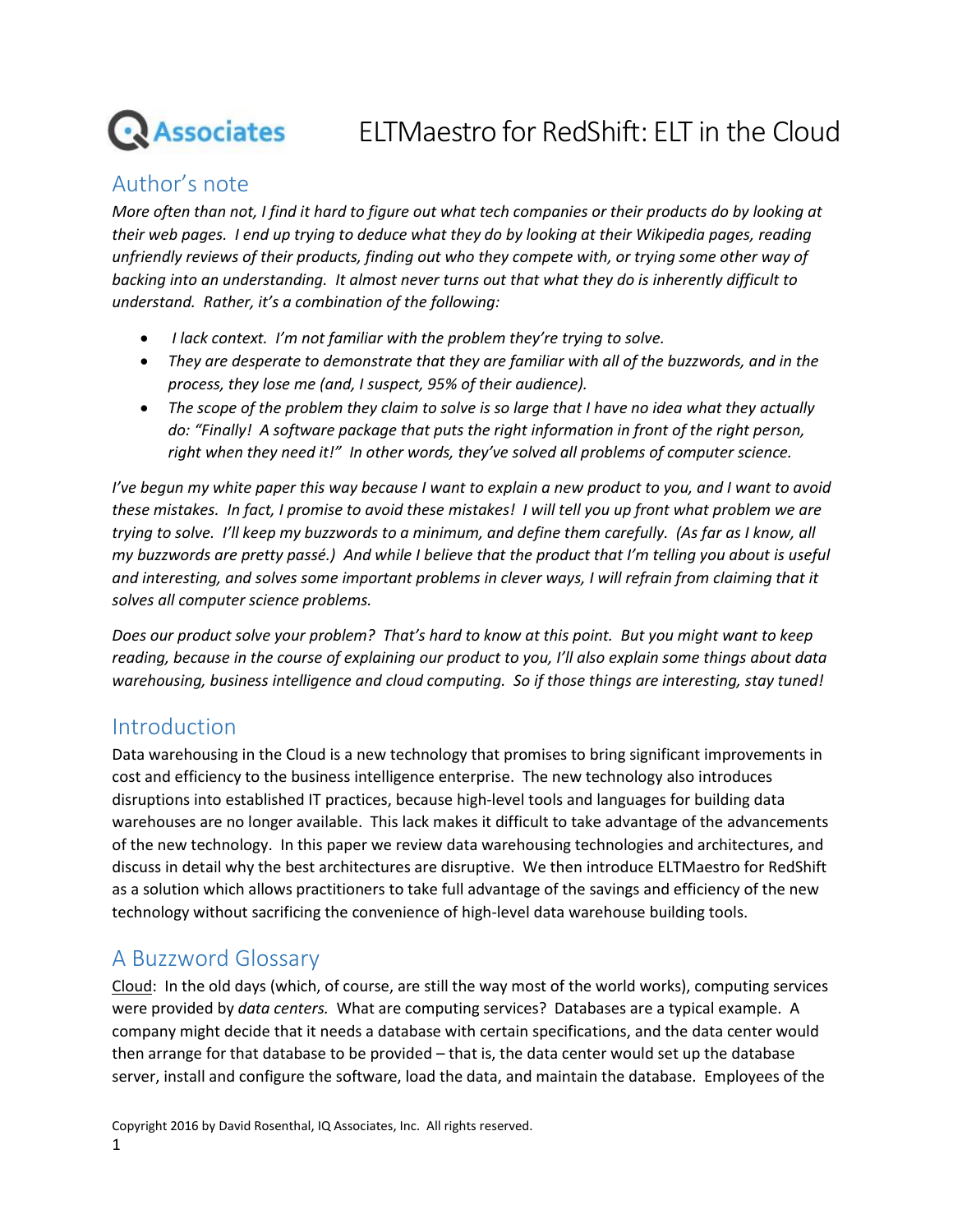company who were *users* of the database would then communicate with the database through a nonadministrative interface; administrative matters such as backups, upgrades, and so on would be carried out by data center personnel, and hopefully be transparent to the user. The data center would generally be organizationally part of the company, or under the company's control.

The *Cloud* refers to a new way of organizing and providing computing services. In the Cloud paradigm, the computing resources are owned and operated by a separate entity. The computing resource resides somewhere on the web. Unlike data centers, Cloud service providers don't contract to provide access to certain pieces of hardware running a certain pieces of software; rather, they undertake to provide a services (such as a database with certain characteristics) for a certain period of time. Cloud services are generally provided on a subscription basis. Other examples of Cloud computing services include web servers, file servers, and other specialized kinds of computing services such as speech recognition.

Data warehouse: Companies use databases for their daily operations. A bank, for example, will have a database of bank accounts. A row in that database represents the account of a particular customer. When the customer deposits or withdraws money from the account, that row gets updated. Similarly, a retail store chain will update a database whenever a customer makes a purchase. Records are maintained of every item sold at every cash register at every store. Databases like these, that are used for the daily operations of a company, are called *operational* databases.

These same companies find that they want to *study* and *analyze* the information gathered by their operational databases. The bank might want to know the average balance of customers in a certain zip code; the retail store might want to know how diet soda is selling during a certain holiday. It generally is not possible to get this information directly from the operational databases. The operational databases are critical to the operation of the company, and the cost of interrupting them is very high. The kinds of database queries necessary to gather analytical information are fundamentally different from the kinds of queries those databases usually handle, and running those queries risks compromising the operation of the database. Furthermore, the operational databases don't typically have all of the information necessary to answer the analysts' questions.

For these reasons, information is typically gathered from operational systems and copied into a different kind of database, one which is optimized to support study and analysis, and answer questions like "how much diet soda is selling during a certain period," or "what is the average balance of customers in a certain zip code." Such a database is called a *data warehouse.*

Business intelligence: Business intelligence sounds as though it means trying to find out what other companies are doing. In fact, it usually means trying to find out what your own company is doing. Business intelligence is information such as "how much diet soda we sold during Labor Day weekend."

Business intelligence (BI) and data warehousing are often used more or less interchangeably. An accurate statement would be: A desire for business intelligence is the reason most data warehouses are built.

ETL: ETL (Extract – Transform – Load) is the usual process by which data enters the data warehouse. Data is *extracted* from operational databases and other sources, *transformed* and combined with other data into a form suitable for the data warehouse, and then *loaded* into the data warehouse.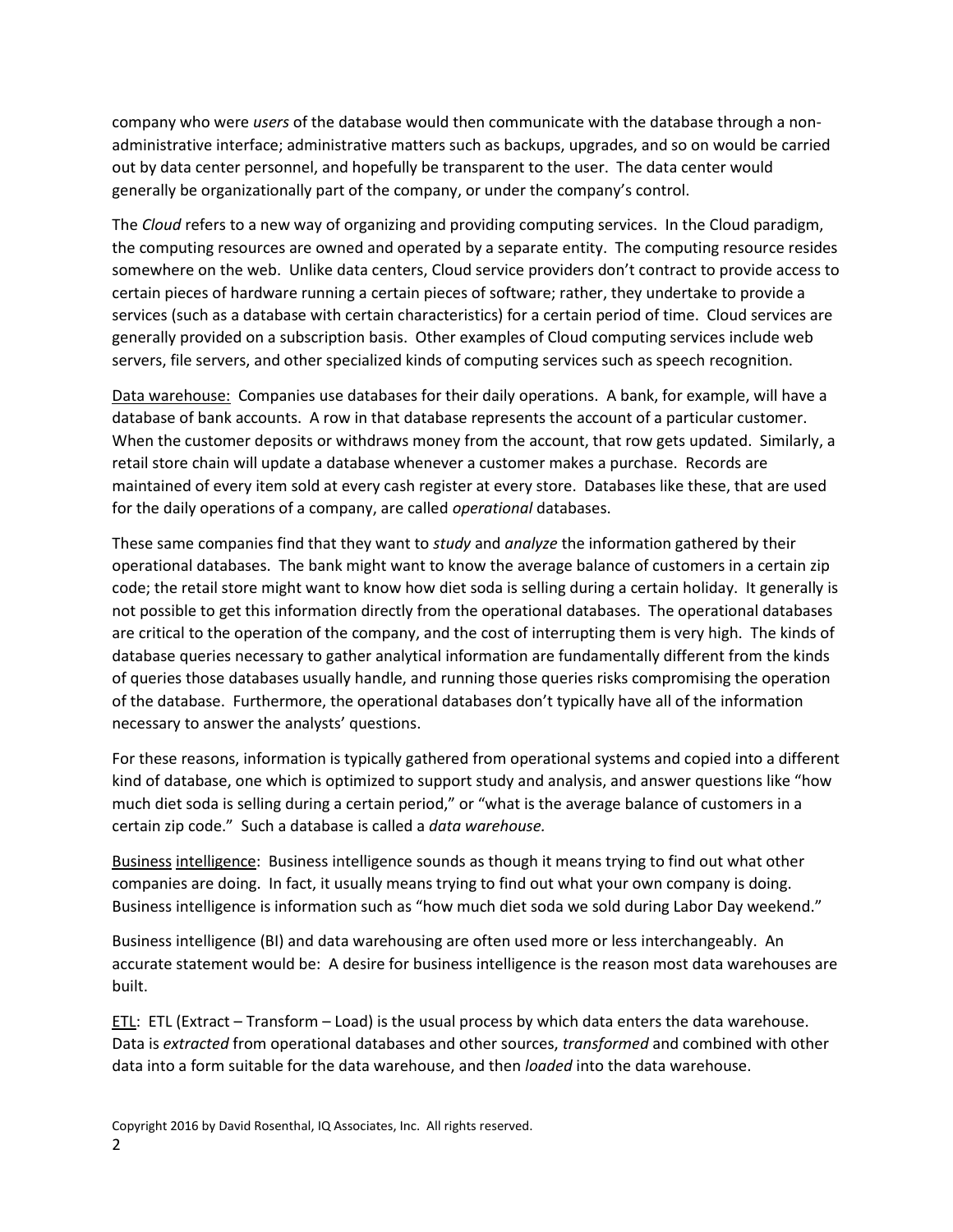ETL is, in principle, an abstract process with no implication as to how it is implemented. In practice, however, ETL is usually taken to imply the following architecture:





Typically, an ETL system runs on a powerful *ETL server* (or group of servers). An ETL software program will coordinate all of the component ETL processes: extraction from sources, transformation on the ETL server, and loading into the warehouse. Most ETL processes run periodically, typically once a day, and in the dead of night, when there is less demand on the operational systems, since even copying data from the operational systems to another database may cause interruptions. Some ETL processes run continuously, throughout the day.

The growth in the size of data warehouses has been nothing short of explosive in recent years, and the demands on ETL systems to handle large data volumes have grown commensurately. In general, ETL vendors have answered this demand by taking advantage of opportunities for parallelism. Generally, the parallel processes in question must run on the ETL server. As a result, the ETL server – hardware together with software – has become a critical and expensive component of many companies' IT infrastructure.

ELT: ELT (Extract – Load – Transform) is an alternative to ETL. At a simple level, it just means that we reverse the second two steps – we load the data into the platform containing the data warehouse, and *then* we perform whatever transformations and re-combinations of the data are necessary to get it into the form necessary for the data warehouse. To understand why this is an interesting idea, however, we need to make a brief digression into another aspect of data warehouse technology development.

Loading data warehouses isn't the only challenge that has resulted from the growth of data warehouses. Their growth has also made it increasingly difficult to get useful answers from them. When people first started implementing data warehouses, they implemented them on the databases that were available, which happened to be databases tuned for *on-line transactional processing,* or OLTP. This is the kind of processing that operational databases do, and that's what most databases were good for. An OLTPtuned database will be good at handling lots of "small" transactions – operations that involve only a few records at a time. This corresponds to the scenario of many bank customers updating their individual accounts, or many retail customers making individual purchases.

The use of a data warehouse, by contrast, is much different. The data warehouse is expected to handle only a few queries (because the number of analysts working for the company is much smaller than the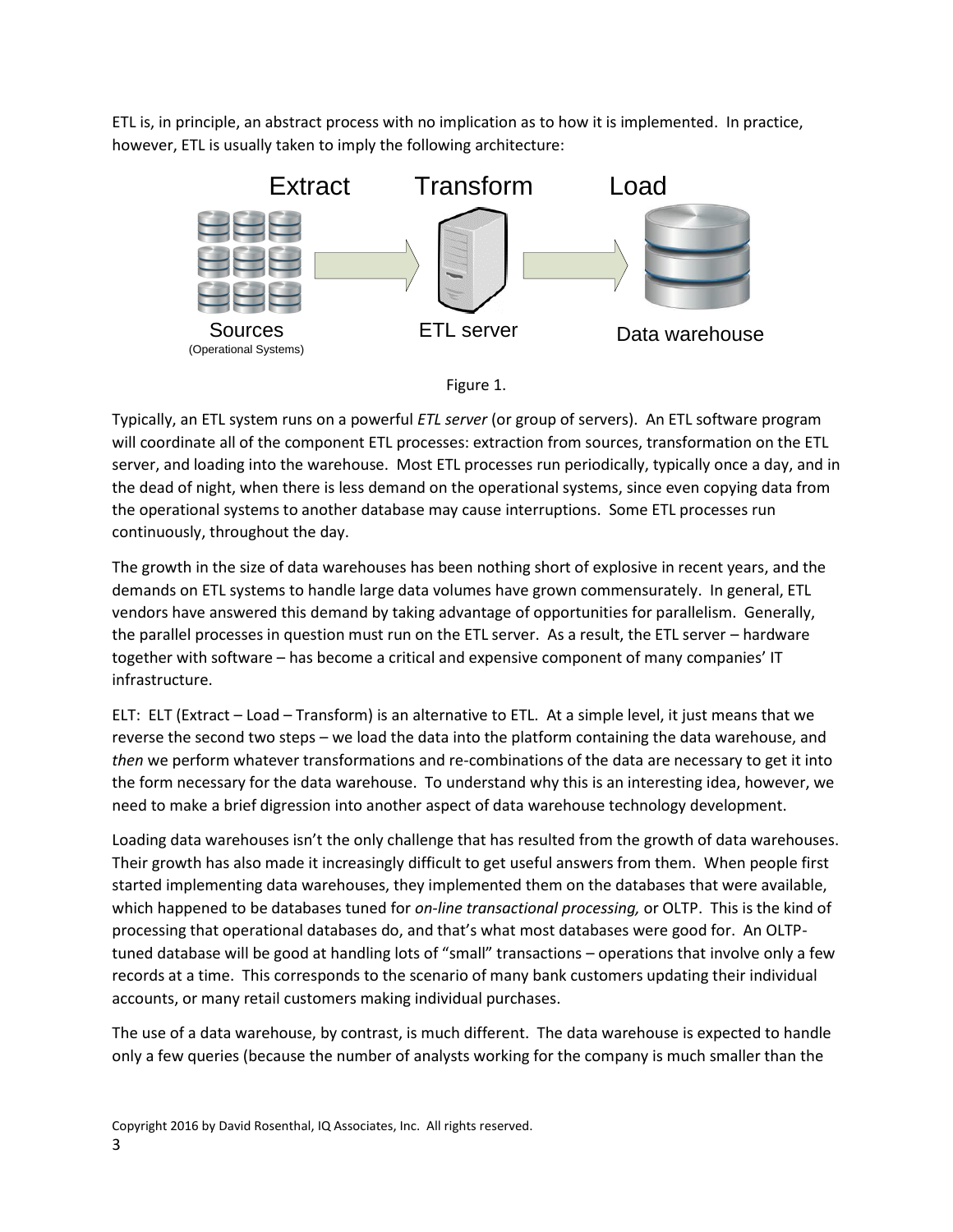number of customers). But their queries are huge – they may involve looking at every customer record the firm has.

It turns out that databases can be tuned to handle OLTP-type queries well, or they can be tuned to handle data warehousing queries well, but not both. This became evident to companies that had built their data warehouses on traditional OLTP databases – their databases were not well suited for data warehouse-style queries. When they started to pose more complex questions to their data warehouses – questions that required bigger joins, and involved a more significant fraction of the records in the database – the queries stopped returning results.

To solve this problem, data warehouse architects began to replace the databases that hosted the data warehouse with a new kind of database – one that was tuned to handle the large queries associated with data warehousing. In many cases, this new database was a *data warehouse appliance* – a special piece of hardware that served as an ultra-efficient data warehouse. Netezza (now IBM PureData for Analytics) was an especially successful example of this type.

An interesting side effect of the switch to powerful data warehouse appliances was that architects began to question the utility of ETL servers. The things that ETL servers did well, such as massive sorts and joins, parallel processing, and efficient loading, could all be done even better by the new specialpurpose data warehouse platforms. This begged the question – why not just load the data directly from the source systems to the target system, and then complete all necessary processing there – extract, load, and transform?





## Why Not ELT in the Cloud?

Even a casual comparison of Figure 2 with Figure 1 tells you that Figure 2 is cheaper, faster, and easier to maintain. In fact, it's difficult to overstate the delta between the two. To take one example, it isn't uncommon for ETL vendors to price their systems according to the number of processors *in the target.* Special-purpose data warehousing platforms are generally MPP (massively parallel processing) systems. Larger models contain upwards of a hundred processors. That means that the ETL server and software can cost tens of millions of dollars. Figure 1 can cost a multiple of Figure 2 – tens of millions of dollars more.

The Figure 2 architecture will also be faster, for two reasons: First, there is one less hop between machines. Such hops are inevitably the worst bottlenecks of any ETL system. Second, however

Copyright 2016 by David Rosenthal, IQ Associates, Inc. All rights reserved. 4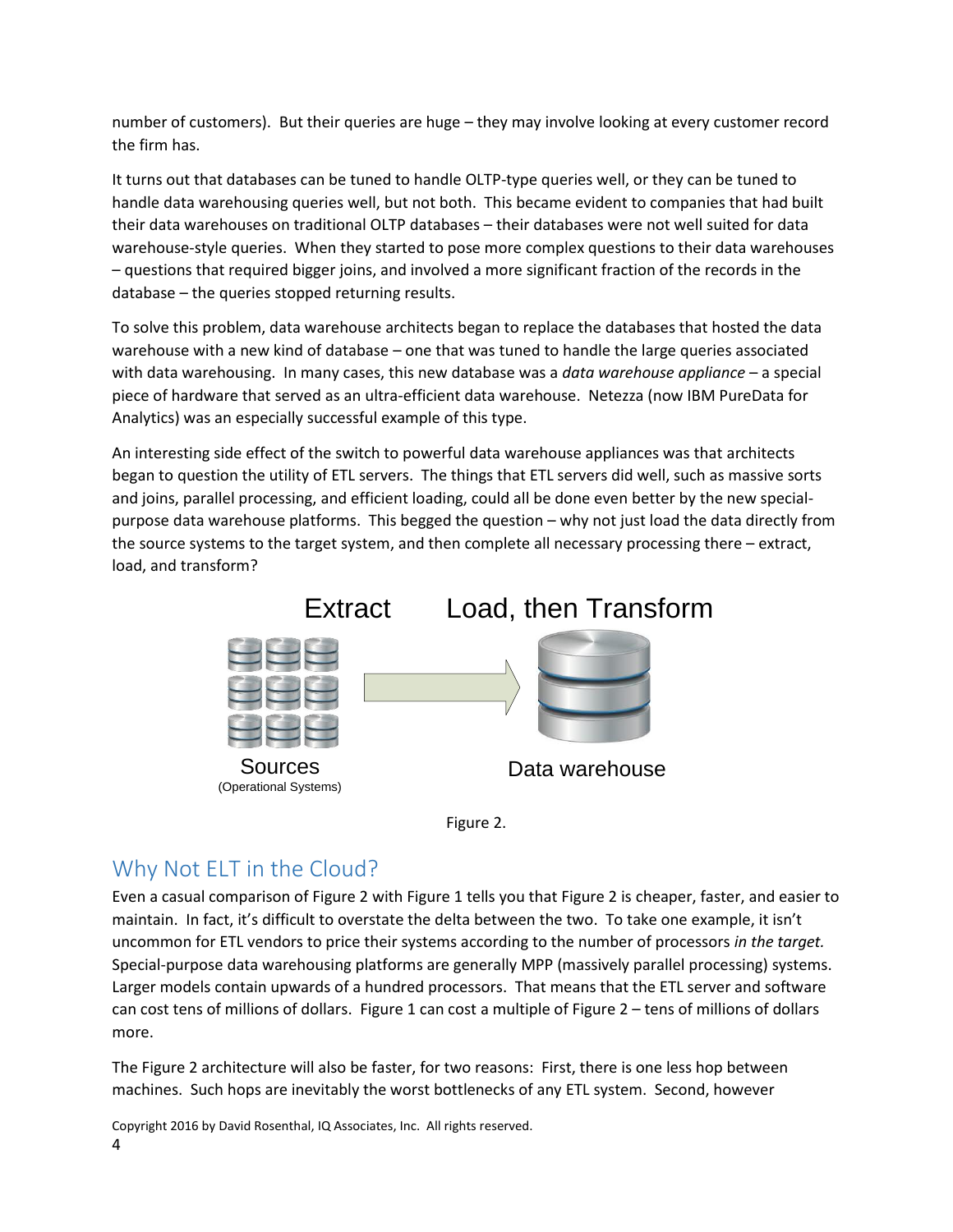powerful a transformation engine the ETL server and software may be, it is likely that they are outperformed by the data warehousing platform.

The reasons in favor of ELT, then, when the target is a special purpose data warehousing platform, are very compelling. Why is ELT not the norm? In the rest of this paper, we'll consider the case where the target is Amazon RedShift. RedShift is a powerful Cloud-based MPP data warehousing platform. It is similar in many respects to data warehousing appliances like Netezza, except that it resides in the  $C$ loud. $<sup>1</sup>$ </sup>

## Impediments to ELT

If Figure 1 costs millions more than Figure 2, there must be *some* reason why the world hasn't gone from Figure 1 to Figure 2. In fact, there are several.

#### Inertia

 $\overline{a}$ 

Most ETL systems are not new. We may be able to look at Figure 1 and see that it represents a vast waste of money and resources over Figure 2 – but chances are, Figure 1 didn't spring into life in its current form. Perhaps when the ETL server was originally purchased, the target was different, and ELT was not an attractive option at that point. In fact, many companies changed their data warehouse platforms from traditional databases to special purpose data warehouse platforms without changing their ETL systems. Their ETL systems may have been expensive, but in many cases, that money was already spent (or at least, so it appeared.)





Figure 3.

Another reason companies don't want to change their ETL systems is that an entire ecosystem of applications, best practices, specialties, training programs, consultants, and terminology have grown up around their existence.

The diagram in Figure 3, for example, was produced by IBM's DataStage, one of the most ubiquitous ETL programs. Such a diagram is called a *dataflow* diagram; we say that it is constructed in a *visual dataflow language.* Most ETL practitioners are used to working with diagrams of this type. Visual dataflow languages are far from the only thing that ETL programs offer users to make their lives easier. ETL programs also come with connectors all of the sources where people keep data that they might want to

<sup>&</sup>lt;sup>1</sup> In a previous white paper[, ELTMaestro and the ELT Paradigm Shift](http://eltmaestro.com/white_paper/) we considered the case where the target was Netezza.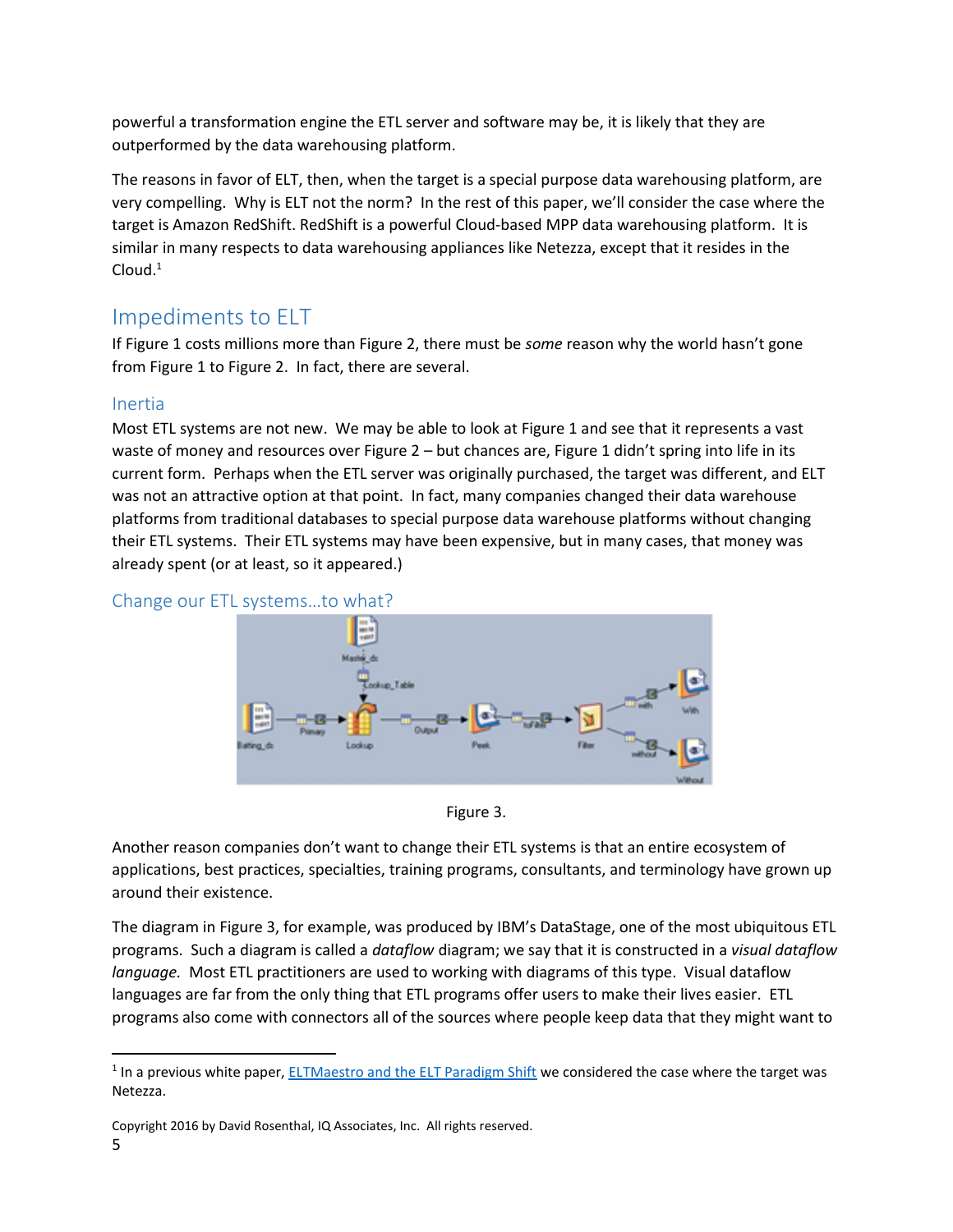put in a data warehouse. And perhaps most importantly, ETL programs allow programmers (and enterprise schedulers) to view ETL operations in terms of *jobs* and *batches* – in other words, periodic invocations of sets of programs on successive datasets. Reliable job and batch abstraction is necessary for a production system.

All of this exists in the Figure 1 world. In the Figure 2 world, it would all need to be constructed from scratch, with none of the support (best practices, consultants, training programs, etc.) above. To the ETL programmers, going from Figure 1 to Figure 2 would be like going back in time – all of the advanced tools that make their lives easier would disappear, and they would have to program in languages like SQL, the way people did ETL 15 or 20 years ago.

#### Moving data into the Cloud

When the target data warehousing platform is RedShift there is an additional problem that needs to be considered. This is not a problem of Figure 1 vs. Figure 2, but rather a general problem of large scale data integration in the Cloud.

In the pre-Cloud world, we would generally assume that all of the components of Figure 1 or Figure 2 are implemented in a single data center. The sources would be connected to the target by an internal high-speed network. All of the machines in question are behind a firewall.

When Figure 2 is implemented in the Cloud, these assumptions do not hold.





The network connecting the sources and the data warehouse is the internet. This raises several concerns:

- Communication between the sources and the data warehouse are vulnerable to eavesdropping.
- **Illegitimate actors may attempt to connect to the source or target.**
- Bandwidth is no longer under the control of the enterprise.

## ELTMaestro for RedShift

ELTMaestro for RedShift is a software product available by subscription on Amazon Web Services Marketplace. ELTMaestro for RedShift addresses the problems raised in the sections above in order to make ELT a truly workable, cost-effective solution for the Cloud.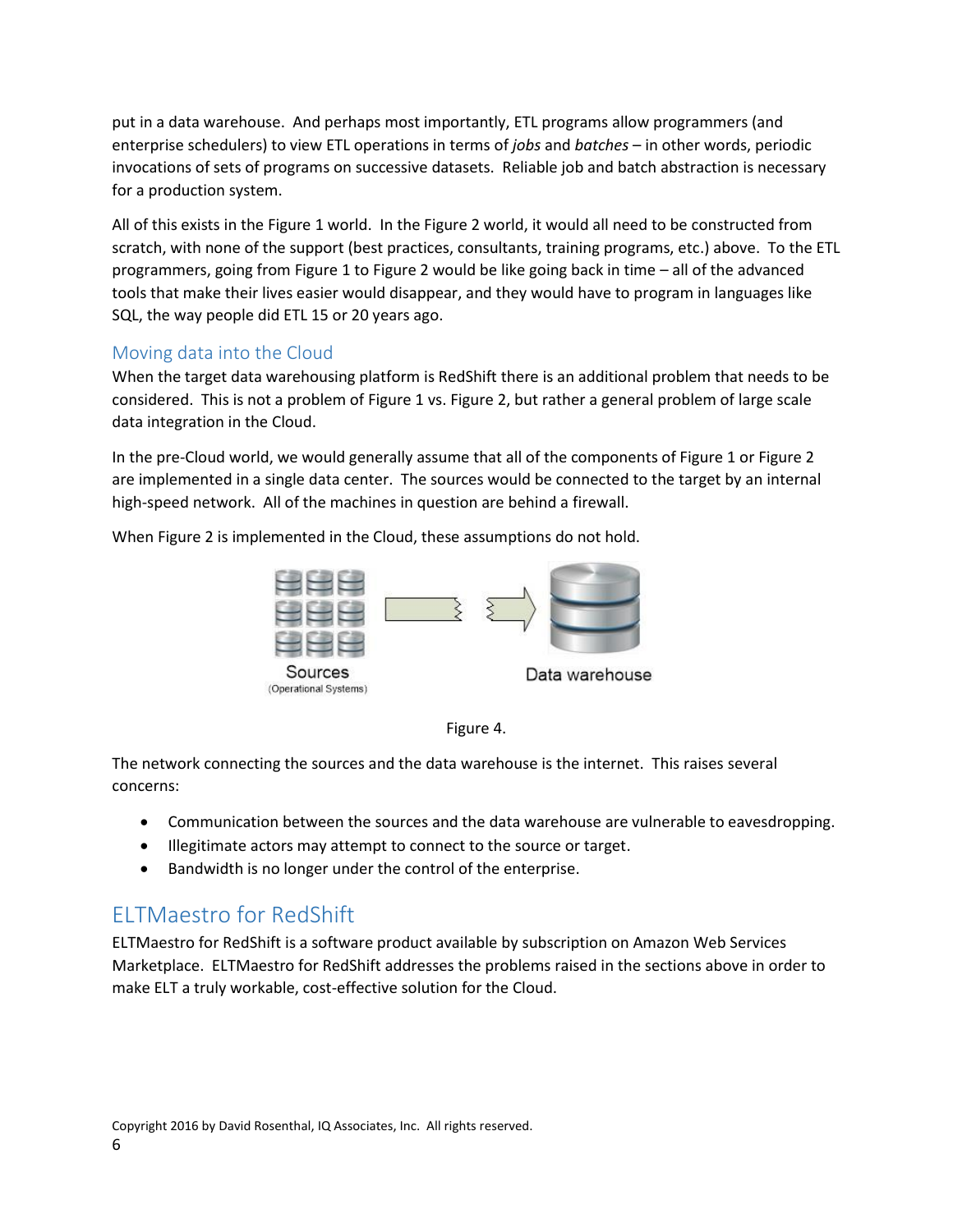

Figure 5. ELTMaestro for RedShift screenshot.

ELTMaestro allows data warehouse builders to leverage the cost savings and efficiency of the Figure 2 architecture without giving up the advantages of the ETL ecosystem. ELTMaestro for RedShift:

- Provides users with an intuitive visual dataflow language. Users familiar with other ETL interfaces are able to use it without training.
- Presents users with a job/batch abstraction. ELTMaestro fully supports enterprise production operations.
- Supports connection to most widely used source systems. Compiles dataflows into efficient RedShift SQL, and takes full advantage of RedShift's speed and capacity.
- Has strong data quality analysis and control capabilities. The designers of ELTMaestro are longtime practitioners of ELT and data warehousing and have leveraged their experience to produce a product that includes features they felt were missing from other systems.

#### A lightweight solution, powered by RedShift

ELTMaestro for RedShift provides users with power and feature capability comparable to ELT systems that are orders of magnitude more complex and costly. ELTMaestro is actually a low-cost, lightweight tool which installs in minutes. How is this possible?

Traditional high-performance ETL systems are principally composed of a *user interface*, a *repository* where jobs, batches and other artifacts are stored, an *engine,* which does the actual work of parallel operations on data, and a *compiler,* which translates user instructions (such as the visual dataflow language) into instructions that the engine can execute. Of these the engine is by far the largest and most complex component. The engine is generally responsible for distributing operations like sorts,